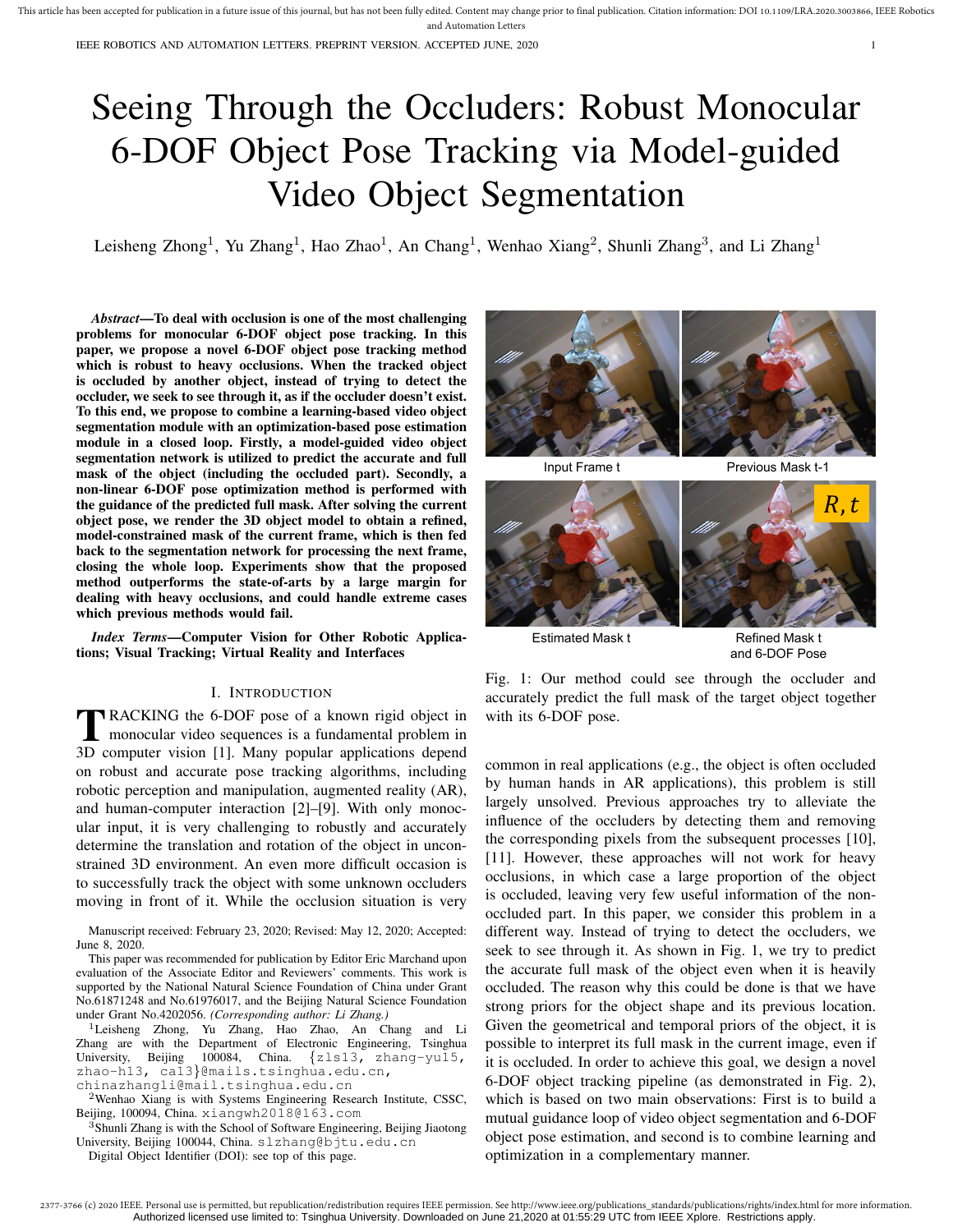# *A. The Mutual Guidance of Video Object Segmentation and 6-DOF Object Pose Estimation*

The first observation of this paper is that video object segmentation and 6-DOF object pose estimation could be guided by one another. The 2D segmentation of the target object provides foreground/background probabilities in the image, which could lead the 3D object model to rigidly transform towards the best fitting of the projected contour and the probabilistic contour. Consequently, the 6-DOF pose of the object could be estimated through iterative optimization. On the other hand, with the current estimated pose and the 3D object model, a refined and model-constrained segmentation mask could be obtained, and serves as a guidance for segmenting the object in the next frame. Since the target object is a rigid body, the 2D object shape in the image is constrained by the shape of the 3D object model. As a result, after the pose estimation step, the refined and model-constrained segmentation mask will be more accurate than the network prediction, which would benefit the segmentation process for the next frame.

Full segmentation (also referred to as *amodal segmentation* [12], which aims to segment the whole object including the occluded part) under occlusion is difficult, but would be easier with the guidance from the 6-DOF pose estimation result of the previous frame. Also, accurate 6-DOF pose estimation under occlusion is difficult, but would be easier with the guidance from the full segmentation mask. The mutual guidance of these two modules perfectly utilizes both the temporal and geometrical priors of the target object, which contributes to a novel occlusion-resistant 6-DOF object tracking pipeline.

# *B. Improving Robustness and Accuracy by Combining Learning and Optimization*

Our second key observation is that learners and optimizers could be combined with each other in a complementary manner. As also mentioned in the previous work [13], learningbased methods tend to be more robust when encountering challenging situations, while optimization-based methods could converge to a better accuracy. Both robustness and accuracy are crucial in 6-DOF object tracking applications, so we seek to combine these two kinds of methods together. Specifically, we decouple the whole problem into two successive stages: the segmentation stage, and the pose estimation stage. Since deep neural networks have achieved great success in image and video segmentation, we perform the segmentation stage using a learning-based method. In order to obtain higher accuracy for 6-DOF pose estimation, we utilize an optimization-based method in the second stage to estimate the pose parameters and refine the segmentation mask. Combining these two stages in a closed loop, the proposed method benefits from both the robustness of learning-based methods and the high precision of optimization-based methods.

### *C. Contribution*

The contributions of our method are:

(1) We propose a novel 6-DOF object pose tracking pipeline based on the mutual guidance of segmentation and pose estimation. The proposed tracker is able to handle heavy occlusions by seeing through the occluders. To the best of our knowledge, we are the first to handle occlusions in 6-DOF tracking by interpreting the full mask information behind the occluders.

(2) We improve the robustness and accuracy of our tracker by combining a learning-based segmentation module with a optimization-based pose estimation module in a complementary manner.

#### II. RELATED WORK

## *A. Monocular 6-DOF Object Pose Tracking*

In early years, feature-based methods and edge-based methods have been popular for the task of monocular 6-DOF object pose tracking [1]. However the so-called region-based methods have proved to achieve state-of-art performance in recent years. Region-based methods estimate the pose of the object by maximizing the discrimination between the statistical foreground and background appearance models [14]. Starting from the famous work PWP3D [14], a lot of region-based methods have been proposed. The original gradient descent based optimization is replaced by a more efficient Gauss-Newton-like optimization strategy in [15]. The global region model used in [14] is also replaced by a localized region model in [16] to improve the performance in cluttered scenes. A more recent work [17] further extends the localized model by introducing the so-called tclc-histograms. The author summarizes their previous works [15], [17] in [18] and expands them by providing a mathematical explanation of the iteratively reweighted Gauss-Newton optimization. Later, the authors in [19] propose a hybrid tracker by combining the region-based energy function with a photometric term, which could be beneficial for handling symmetrical objects. Recently, deep learning based methods have also been proposed for pose refinement [20], [21]. Although these methods are designed for refining the pose estimation of single-shot estimators, they could also be utilized as trackers.

#### *B. Image and Video Object Segmentation*

Deep learning based methods have achieved great success in the fields of image and video object segmentation. For image segmentation, a lot of network architectures have been proposed (including instance and semantic segmentation), such as SegNet [22], Mask-RCNN [23], DeepLab [24], [25], etc. A more closely related topic to this work is the so-called *Amodal Segmentation*, which aims to segment both the visible and occluded parts of the object. Li *et al.* [12] proposes the first amodal instance segmentation method by manually adding occlusions to modal image segmentation datasets. Qi *et al.* [26] proposes an amodal instance segmentation method with a augmented version of the KITTI dataset. Zhu *et al.* [27] introduces a semantic amodal segmentation method that includes annotations of the full extent of the objects, semantic labels, visible edges and depth order. As for video object segmentation, some recent methods segment the target relying only on each single frame without temporal information [28],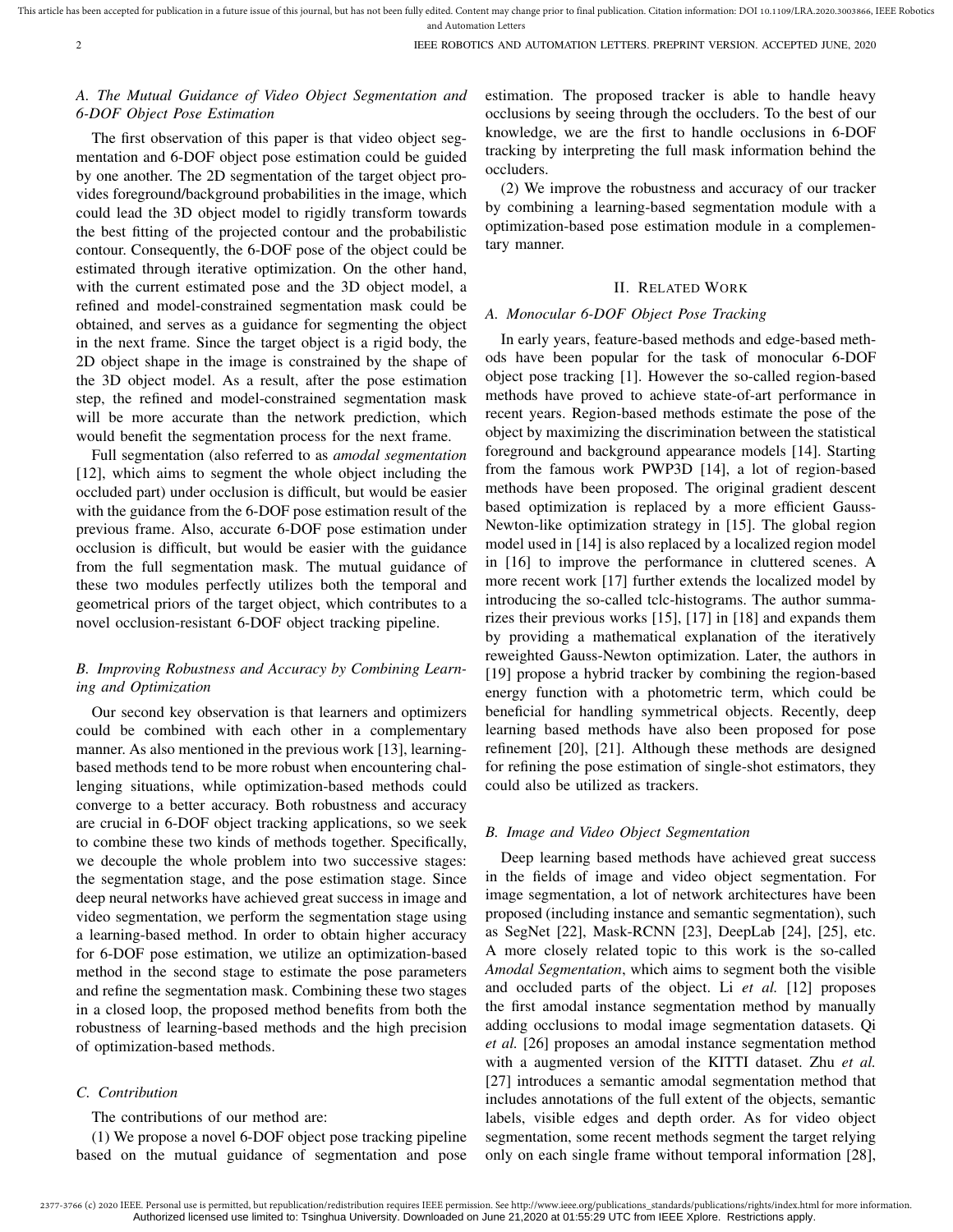ZHONG *et al.*: ROBUST MONOCULAR 6-DOF OBJECT POSE TRACKING VIA MODEL-GUIDED VIDEO OBJECT SEGMENTATION 3



Fig. 2: The proposed 6-DOF object pose tracking pipeline. This novel pipeline contains a model-guided video object segmentation stage and a segmentation-guided 6-DOF pose estimation stage, forming a closed loop.

[29]. However, it is beneficial to utilize the temporal consistency in continuous video frames, as proposed in MaskTrack [30] and some following works such as [31], which perform mask propagation from timestamp  $t - 1$  to timestamp t. We also follow this idea in the proposed video object segmentation stage.

#### *C. Occlusion Handling*

To handle occlusion is one of the most difficult problems in monocular 6-DOF object tracking. To tackle this issue, a modified on-line update rule for the statistical models is introduced in [32], but the new rule only considers the model update step, and is not guaranteed to work for complex occluders and heavy occlusions. In [10], the occluded area is detected by comparing the current image to a realistically rendered template image, which requires high-quality textured object model. The authors in [15] try to handle mutual occlusions by tracking both the target and occluder, which is only possible when the 3D model of the occluder is given. An edge-based occlusion handling strategy is proposed in [11], which assigns less weights to the contour points that are far away from image edges. These occlusion handling strategies could handle certain degrees of occlusion, but would still fail when encountering heavy occlusions.

#### III. METHOD

In this section, we describe the proposed novel 6-DOF object tracking framework in detail. The overview of the proposed mutual guidance pipeline is first introduced in Sec. III-A. Then we present the model-guided video object segmentation stage and the segmentation-guided 6-DOF pose estimation stage in Sec. III-B and Sec. III-C respectively.

# *A. The Proposed Mutual Guidance Pipeline for 6-DOF Object Tracking*

The overview of the proposed mutual guidance pipeline for 6-DOF object tracking is summarized in Fig. 2. The whole pipeline consists of two stages: the model-guided video object segmentation stage, and the segmentation-guided 6- DOF pose estimation stage. Firstly, given the current frame and the previous predicted (and refined) full mask of the object, an encoder-decoder network is applied to estimate the full object mask in the current frame. Secondly, the estimated full object mask is sent into a region-based 6-DOF pose estimation module as the probabilistic foreground/background maps. Together with the known 3D object model, an efficient second-order optimization step is performed to estimate the current 6-DOF pose of the object. After that, a refined mask could be obtained by rendering the 3D object model with the estimated pose parameters. The refined, model-constrained mask is then fed back to the segmentation network for tracking the next frame, closing the whole loop. We present these two stages in detail in the following two subsections.

#### *B. Model-guided Video Object Segmentation*

In the first stage, we utilize the idea of mask propagation and design a video object segmentation module which is able to see through occluders. The key is to exploit the temporal prior from the previous frame and the geometrical prior from the 3D object model. Although the target object is occluded, the previous full mask gives very useful clues about its current position, which enables the network to predict the current full mask. On the other hand, the network could also learn the geometrical structure of the target object through numerous synthetic training data (see below), which also helps to predict the current mask with better precision.

A recent state-of-art semantic image segmentation network, DeepLab v3+ [25] is employed in order to achieve the best segmentation performance. We have made several modifications to the original network. Firstly, the input to the network is modified to 4 channels (current frame RGB + previous mask) instead of only the current frame. Secondly, instead of predicting hard semantic labels, we extract the soft probabilities after the final softmax layer as the predicted soft object mask, which is then sent into the 6-DOF pose estimation stage. Using soft probabilities instead of hard labels is crucial in obtaining good tracking performance in our task, which will be demonstrated in the experiment part. Inspired by [30], we also render synthetic data for off-line training. Finally, to make the trained model adapt better to the specific scene, an on-line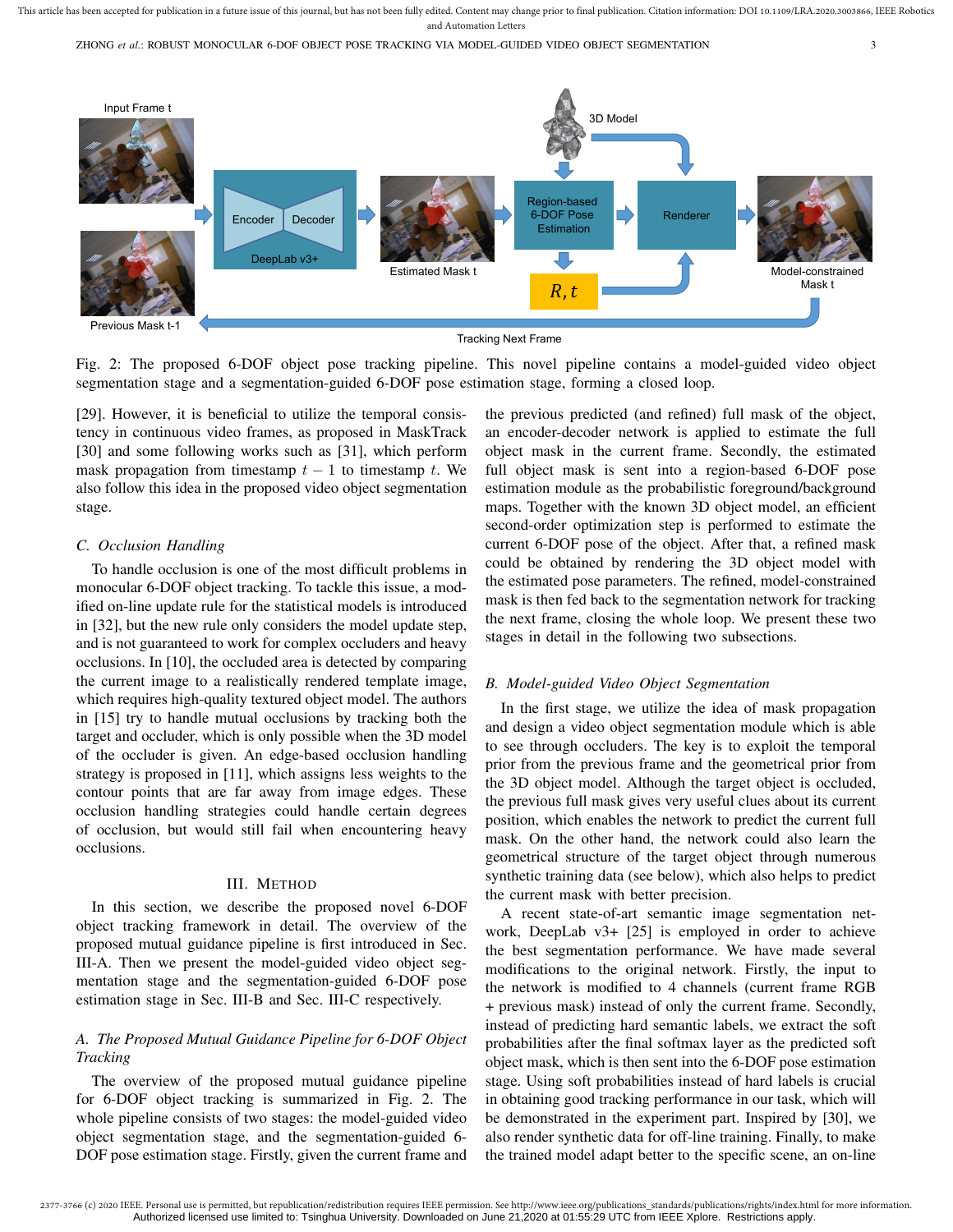

Fig. 3: Training data generation in the off-line training step.



Fig. 4: Training data generation in the on-line fine-tuning step.

fine-tuning step is applied using only the first frame of the test video.

*1) Off-line Training:* The off-line training step is illustrated in Fig. 3. We only use synthetic data for network training. The training samples are generated by rendering the textured 3D model with randomly sampled 6-DOF poses  $\mathbf{p} = (\omega_1, \omega_2, \omega_3, t_1, t_2, t_3)^T \in \mathbb{R}^6$ . The rendered RGB image is further processed with the following augmentations: (1) Add random background using pictures from the Pascal VOC dataset [33]; (2) Add random occlusion using the 3D models from the LineMod dataset [34]; (3) Add random color transform to the occluder in order to make the network generalize better to unknown occluders; (4) Add random Gaussian noise to the image. The rendered foreground mask is used as the ground-truth object mask. Next, for each rendered image and ground-truth mask, we sample a random delta pose  $\Delta \mathbf{p} = (\Delta \omega_1, \Delta \omega_2, \Delta \omega_3, \Delta t_1, \Delta t_2, \Delta t_3)^T \in \mathbb{R}^6$  to simulate the movement from the previous frame to the current frame. Then we render the 3D object model with the simulated previous pose  $\mathbf{p}_0 = \mathbf{p} + \Delta \mathbf{p}$ . The rendered foreground mask is then saved as the previous mask.

Each of our training samples contains a current image  $I =$  $\{R, G, B\}$ , a current ground-truth mask M, and a simulated previous mask  $M_0$ . The input to the network is a 4-channel tensor  $\{R, G, B, M_0\}$ , and the desired output is M. By default, standard Cross Entropy loss is used as the loss function. We render around  $\sim 10^4$  training samples for each object in the off-line training step.

*2) On-line Fine-tuning:* To further improve the segmentation quality, we employ an on-line fine-tuning step using the first frame of the test video. In 6-DOF tracking tasks, the pose of the first frame is usually given for initialization. So we could utilize the first frame to fine-tune the network trained on synthetic data and make it generalize better to the specific video. The on-line fine-tuning step is demonstrated in Fig. 4.

Although only one single real image is available for finetuning, we could randomly sample more than one possible previous masks. To this end, given the ground-truth pose of the first frame  $\mathbf{p}_{gt} = (\omega_1, \omega_2, \omega_3, t_1, t_2, t_3)^T \in$  $\mathbb{R}^6$ , we randomly sample ~ 100 delta poses  $\Delta \mathbf{p}$  =  $(\Delta\omega_1, \Delta\omega_2, \Delta\omega_3, \Delta t_1, \Delta t_2, \Delta t_3)^T \in \mathbb{R}^6$ . Then we render the 3D model with the simulated previous poses  $\mathbf{p}_0 = \mathbf{p}_{at} + \Delta \mathbf{p}$ and obtain multiple previous masks. After that, the network is further fine-tuned using the first video frame and the multiple simulated previous masks.

## *C. Segmentation-guided 6-DOF Pose Estimation*

After obtaining the current full mask of the target object from the video object segmentation network, we perform 6- DOF pose estimation based on the 3D model, the predicted segmentation mask, and the previous pose. The 6-DOF pose tracking stage follows the region-based statistical formulation [14]:

$$
E(\mathbf{p}) = -\sum_{\mathbf{x} \in \Omega} \log[H_e(\Phi(\mathbf{x}(\mathbf{p}))) P_f(\mathbf{x}) + (1 - H_e(\Phi(\mathbf{x}(\mathbf{p})))) P_b(\mathbf{x})]
$$
(1)

where  $\mathbf{p} = (\omega_1, \omega_2, \omega_3, t_1, t_2, t_3)^T \in \mathbb{R}^6$  is the 6-DOF object pose.  $\Omega$  is the image region,  $\mathbf{x} = (x, y)^T \in \Omega$  are the pixel locations in the image.  $\Phi(\mathbf{x})$  is the signed distance function, and the object contour C is defined as the zero level-set of  $\Phi(\mathbf{x})$ :  $\mathbf{C} = {\mathbf{x}|\Phi(\mathbf{x})=0}$ .  $H_e$  is the smoothed Heaviside step function.  $P_f(\mathbf{x})$  and  $P_b(\mathbf{x})$  are the posterior maps for the foreground and the background respectively. In the foreground region, each pixel x corresponds to the projection of the a 3D model point:

$$
\mathbf{x} = \pi \left( K \mathbf{X} \right) = \pi \left[ K \left( R \mathbf{X}_0 + \mathbf{t} \right) \right] \tag{2}
$$

where  $\mathbf{X} = (X, Y, Z)^T$  is the coordinate of the 3D model point in the camera coordinate frame, and  $X_0 = (X_0, Y_0, Z_0)^T$  is the coordinate in the object coordinate frame.  $R \in \mathbb{SO}(3)$ is the rotation matrix and  $t \in \mathbb{R}^3$  is the translation vector, which could be calculated from **p**.  $K \in \mathbb{R}^{3 \times 3}$  is the intrinsic matrix of the camera, and  $\pi(\mathbf{X}) = (X/Z, Y/Z)^T$ . The energy function (1) is calculated once for each pixel x. The correspondence between pixel position x and 3D model point X is obtained by back-projecting x to the 3D model.

The aim of region-based pose tracking is to minimize the energy function Eq. (1). The basic idea of Eq. (1) is to maximize the discrimination between statistical foreground and background appearance models via direct optimization of the 6-DOF pose parameters [14]. The posteriors  $P_f(\mathbf{x})$  and  $P_b(\mathbf{x})$  represent 2D image statistics of foreground/background regions, and the  $H_e(\Phi(\mathbf{x(p)}))$  and  $1-H_e(\Phi(\mathbf{x(p)}))$  represent the soft spatial partition of foreground/background regions (defined by the projected contour of the 3D model). When these two components best match (i.e., the pixels inside the contour best fit the foreground statistics and the pixels outside the contour best fit the background statistics), the energy function is minimized and the optimal pose parameters are obtained.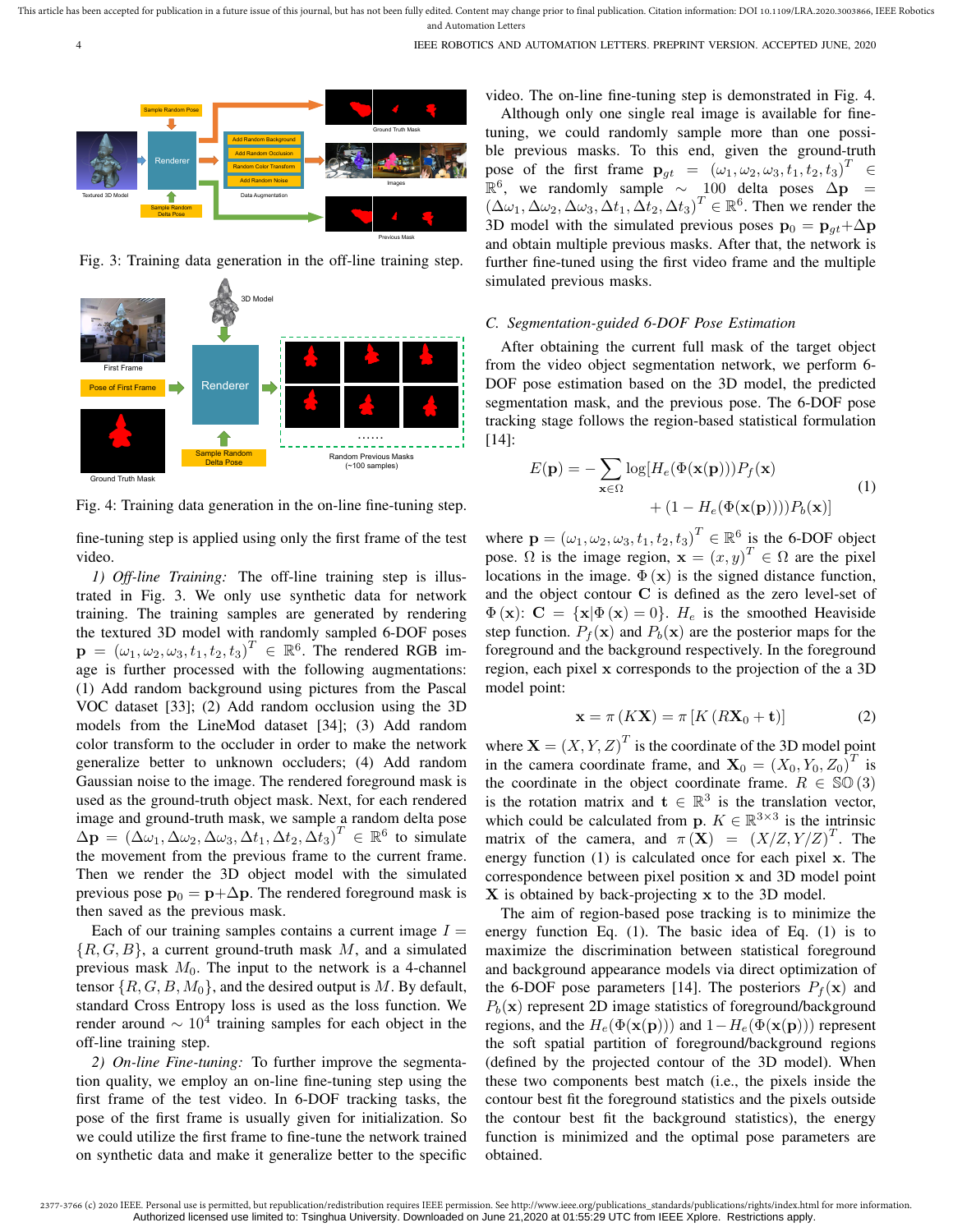This article has been accepted for publication in a future issue of this journal, but has not been fully edited. Content may change prior to final publication. Citation information: DOI 10.1109/LRA.2020.3003866, IEEE Robot and Automation Letters

In all of the previous region-based methods [14]–[19], the posterior maps  $P_f(\mathbf{x})$  and  $P_b(\mathbf{x})$  are calculated using color histograms:

$$
P_f(\mathbf{x}) = P(M_f|\mathbf{y})
$$
  
= 
$$
\frac{P(M_f) P(\mathbf{y}|M_f)}{P(M_f) P(\mathbf{y}|M_f) + P(M_b) P(\mathbf{y}|M_b)}
$$
(3)

where  $y = I(x)$  are the RGB values of pixel x,  $P(y|M_f)$ and  $P(y|M_b)$  are the color histograms of the foreground region and the background region,  $P(M_f)$  and  $P(M_b)$  are the region priors.  $P_b(\mathbf{x})$  is in the similar form with  $P_f(\mathbf{x})$ . Since previous methods use simple color histograms to calculate the foreground and background probabilities, they would fail when encountering heavy occlusions, because the color histograms would be corrupted by the occluder.

In this paper, we propose to generate robust foreground and background probability maps from the video object segmentation network. By replacing the simple color histograms with a robust video object segmentation network, our method obtains much better performance compared to previous works in heavy occlusions. More specifically, in our method, the foreground and background probability maps are calculated as:

$$
P_f(\mathbf{x}) = Soft(M_{pred})
$$
\n(4)

$$
P_b(\mathbf{x}) = 1 - Soft(M_{pred})
$$
 (5)

where  $M_{pred}$  is the predicted object mask from the segmentation network, and  $Soft(M_{pred})$  indicates the soft probabilities extracted from the output of the softmax layer.

To minimize Eq. (1), we use a similar Gauss-Newton-based pose optimization strategy as in [18] by rewriting the energy function Eq. (1) as a non-linear iteratively re-weighted least squares problem:

$$
E(\mathbf{p}) = \frac{1}{2} \sum_{\mathbf{x} \in \Omega} \psi(\mathbf{x}) F^2(\mathbf{x}, \mathbf{p})
$$
 (6)

where

$$
F(\mathbf{x}, \mathbf{p}) = -\log[H_e(\Phi(\mathbf{x}(\mathbf{p})))P_f(\mathbf{x}) + (1 - H_e(\Phi(\mathbf{x}(\mathbf{p}))))P_b(\mathbf{x})]
$$
(7)

and  $\psi(\mathbf{x}) = \frac{1}{F(\mathbf{x}, \mathbf{p})}$ .

Then the non-linear optimization problem could be iteratively solved by fixing and alternatingly updating the weights  $\psi(\mathbf{x})$ . The Jacobian is calculated as:

$$
\mathbf{J}(\mathbf{x}) = \frac{\partial F(\mathbf{x}, \mathbf{p})}{\partial \mathbf{p}}
$$
  
= 
$$
-\frac{P_f - P_b}{H_e(\Phi(\mathbf{x})) P_f + (1 - H_e(\Phi(\mathbf{x}))) P_b}
$$
 (8)  

$$
\times \frac{\partial H_e(\Phi(\mathbf{x}))}{\partial \mathbf{p}}
$$

and

$$
\frac{\partial H_e(\Phi(\mathbf{x}))}{\partial \mathbf{p}} = \frac{\partial H_e}{\partial \Phi} \frac{\partial \Phi}{\partial \mathbf{x}} \frac{\partial \mathbf{x}}{\partial \mathbf{p}}
$$
(9)

where  $\frac{\partial H_e}{\partial \Phi} = \delta_e (\Phi)$  is the smoothed Dirac delta function,<br>  $\frac{\partial \Phi}{\partial x} = \left[ \frac{\partial \Phi}{\partial x}, \frac{\partial \Phi}{\partial y} \right]$  is calculated using centered finite differences.

 $\frac{\partial x}{\partial p}$  can be derived from Eq. (2), and the details can be found in [16], [18].

The Hessian is then approximated using first-order derivatives [18]:

$$
\mathbf{H}(\mathbf{x}) = \psi(\mathbf{x}) \mathbf{J}(\mathbf{x})^T \mathbf{J}(\mathbf{x}) \tag{10}
$$

which leads to the optimal Gauss-Newton update:

$$
\Delta \mathbf{p} = -\left(\sum_{\mathbf{x} \in \Omega} \mathbf{H}\left(\mathbf{x}\right)\right)^{-1} \sum_{\mathbf{x} \in \Omega} \mathbf{J}\left(\mathbf{x}\right)^{T} \tag{11}
$$

After updating the pose p, we re-render the 3D object model to obtain a refined, model-constrained full mask of the target object, and feed this refined mask back to the segmentation network for tracking the next frame. Now we have closed the whole 6-DOF tracking loop.

#### IV. EXPERIMENTS

In this section, we provide detailed evaluation of the proposed method. We first clarify some implementation details. Then we present a careful ablation study to compare the performance of some different settings in the video object segmentation network. Finally, we compare the overall 6-DOF tracking performance of our method with some state-of-art methods on a challenging dataset.

#### *A. Implementation Details*

For training the video object segmentation network, the DeepLab v3+ [25] network with ResNet as backbone is utilized. We use SGD with batch size of 8. A polynomial learning policy with initial learning rate of 0.005 is applied. The momentum and weight decay are set to 0.9 and 0.0005, respectively. The network is trained for 30k iterations for the off-line training and 300 iterations for the on-line fine-tuning. The fine-tuning step takes about 10 min in practice. The input and output resolution is  $513 \times 513$ .

For sampling the delta pose  $\Delta p$ , random Gaussian perturbations with standard deviation of  $10mm$  and  $5^{\circ}$  are added to the translation and rotation parameters respectively.

The network is trained on a single Nvidia Titan Xp GPU, and the inference time is about 30 ms per frame. The nonlinear pose optimization is performed on CPU and costs about 20 ms per frame. As a result, our tracker could run at 20 Hz.

For evaluation, we choose the Rigid Pose Dataset [35], which provides semi-synthetic video sequences of 6 different objects (including both well-textured and texture-less objects, as well as symmetrical objects) under a variety of realistic conditions. The dataset composes of original sequences, noisy sequences and occluded sequences (18 video sequences in total). These sequences are featured with wide-range rotation and translation, object variability and background cluttering. We first perform an ablation study on this dataset to test the segmentation results with different settings. Next, we conduct a full evaluation of our method for 6-DOF tracking and compare with some state-of-arts.

<sup>2377-3766 (</sup>c) 2020 IEEE. Personal use is permitted, but republication/redistribution requires IEEE permission. See http://www.ieee.org/publications\_standards/publications/rights/index.html for more information. Authorized licensed use limited to: Tsinghua University. Downloaded on June 21,2020 at 01:55:29 UTC from IEEE Xplore. Restrictions apply.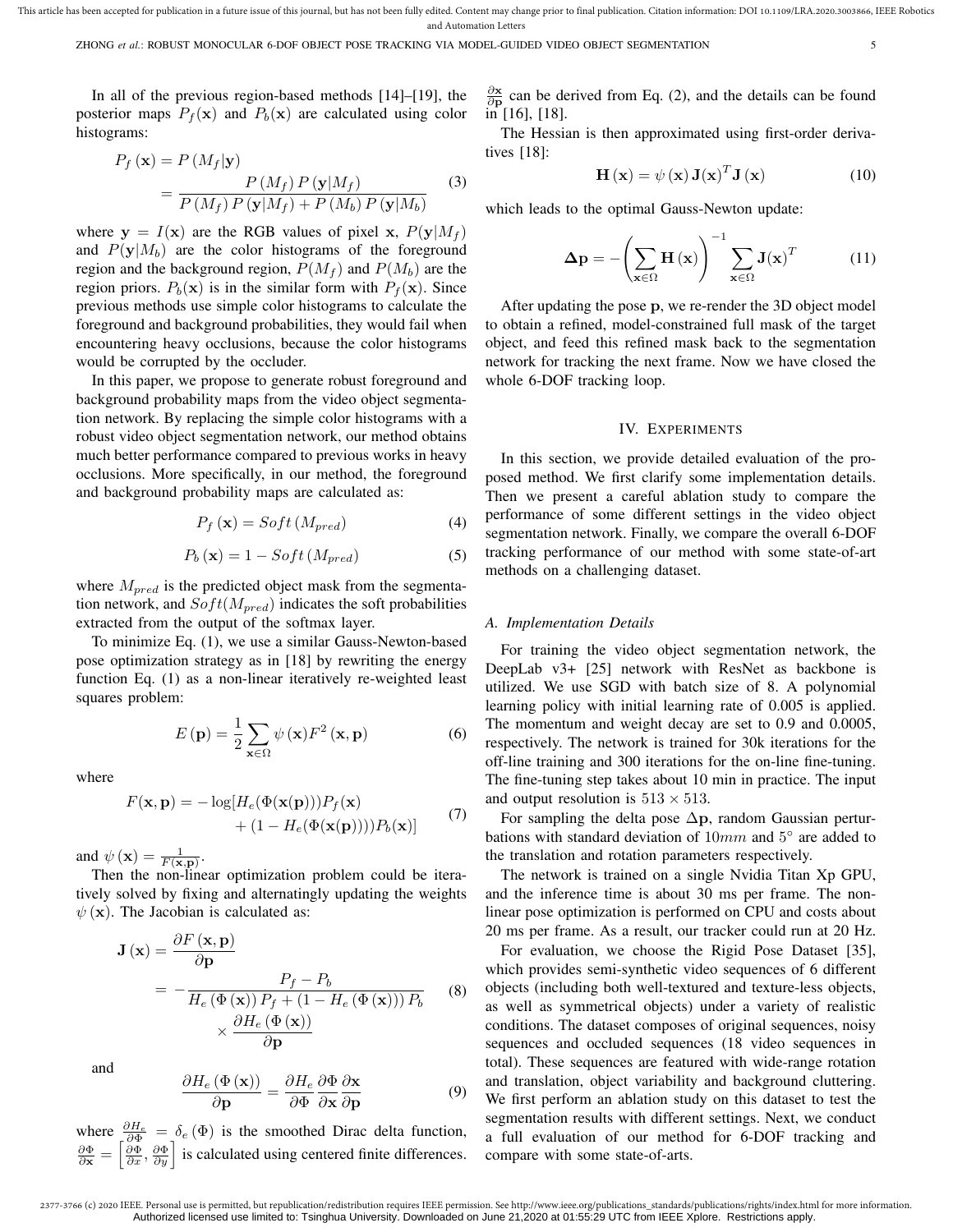## *B. Ablation Study on Video Object Segmentation*

In this subsection, we test the proposed video object segmentation network with some different settings on Rigid Pose Dataset [35]. We use two kinds of loss functions: the standard Cross Entropy loss and the L1 loss. By using the Cross Entropy loss, the segmentation is formulated as a pixel labeling (classification) task. And by using L1 loss, we treat the segmentation problem as a regression task. We also test a baseline method in which the input tensor is without the previous mask, and a different version of our method without the online fine-tuning step. We evaluate using the standard mIoU metric: intersection-over-union of the estimated segmentation and the ground-truth binary mask. When using L1 loss, a hard threshold of 0.5 is used in order to calculate the mIoU metric. The results are summarized in Table I.

TABLE I: The mIoU scores obtained by different variants of our method on Rigid Pose Dataset.

|      | Cross Entropy | w/o finetune |       | w/o prev. mask |
|------|---------------|--------------|-------|----------------|
| Val  | 96.47         | 96.54        | 93.35 | 88.16          |
| Test | 97.68         | 95.89        | 92.84 | 87.68          |

Obviously, when the previous mask is not available, the segmentation results are poor owing to the lack of temporal prior. Compared to the complete version of our method, the results without fine-tuning step is similar on validation set, but poorer on test set, because of the lack of specific background information in these test videos. On the other hand, as discussed in Sec. III-B and Sec. III-C, when trained by Cross Entropy loss, using the soft probabilities extracted from the softmax layer would lead to better tracking performance than using the final hard segmentation results. The reason is that soft probabilities preserve more information than hard thresholding. Then it is natural to expect that even better precision could be obtained using regression instead of classification. However, after repeated experiments, we find that the results of using L1 loss are inferior to that of using Cross Entropy loss. Part of the reason might be that the regression network is much more difficult to train compared to the classification network.

Some of the segmentation results are illustrated in Fig. 5. Note that the 'Soft Seg' and 'Hard Seg' results are both obtained using the Cross Entropy loss, but the former is extracted from the output of the softmax layer without further thresholding. Comparing to the ground-truth segmentation ('GT Seg'), the soft segmentation obtains the best segmentation quality. The hard segmentation results lose some details due to the thresholding operation. Since we only require foreground/background probabilities for 6-DOF pose optimization, it is not necessary to use the determined hard labels as in the segmentation tasks. As a result, we choose to use the soft segmentation in the following pose optimization step. It is also very interesting that our segmentation network is able to predict the full mask not only under partial occlusions (1st and 2nd rows), but also under very strong occlusions (in which almost all of the target object is invisible, 3rd and 4th rows). As discussed in previous sections, the strong temporal and geometrical priors have made it possible to see through the occluders even under extreme cases. This advantage would



Fig. 5: Comparison of the segmentation results using different inputs and loss functions.

greatly extend the application of 6-DOF object tracking, since to the best of our knowledge, previous methods could not handle this kind of strong occlusions. It is also clear that the segmentation results without the previous mask are very poor, and could not see through the occluders. The results using L1 loss are also worse than that of using Cross Entropy loss. Therefore, we believe using the soft probabilities and the Cross Entropy loss is the best choice for our task.

#### *C. Evaluation on Rigid Pose Dataset*

Next, we evaluate the overall tracking performance on the Rigid Pose Dataset [35]. We use the same evaluation metric as in [35]. When tracking is lost, the tracker is reset to the ground truth. We measure the tracking success rate (SR) throughout the entire sequence, which is defined as the proportion of frames that are successfully tracked (in %).

We compare our method with the other 4 state-of-art methods: (1) PWP3D [14], a region-based 6-DOF object tracking method; (2) Region Tracker [32], an improved version of PWP3D; (3) Direct Tracker [10], a 6-DOF tracker based on direct model alignment; (4) Hybrid Tracker [19], a hybrid 6-DOF object tracker which combines statistical constraints and photometric constraints together. Since this paper mainly focuses on handling heavy occlusions in monocular 6-DOF object tracking, we consider and discuss the performance on the original+noisy sequences and the performance on occluded sequences separately.

*1) The original and noisy sequences:* The evaluation results on original and noisy sequences of Rigid Pose Dataset are summarized in Table II. The proposed method obtains comparable results with the state-of-arts. Specifically, our method performs very well for the two most poor-textured objects (edge and clown), because the lack of texture makes it easier to precisely segment the target from the background. Here our method (as well as PWP3D) performs not very well for 'soda', because it is a symmetrical object (cylinder). The reason is that region-based methods are inherently not suitable for tracking the pose of symmetrical objects, due to the fact that they only rely on the object contour, which could be ambiguous in the case of symmetrical objects. This problem could be partly solved by incorporating a photometric term in the energy function, as proposed in the Hybrid Tracker [19]. It is also suggested to narrow the range of rotation around the axis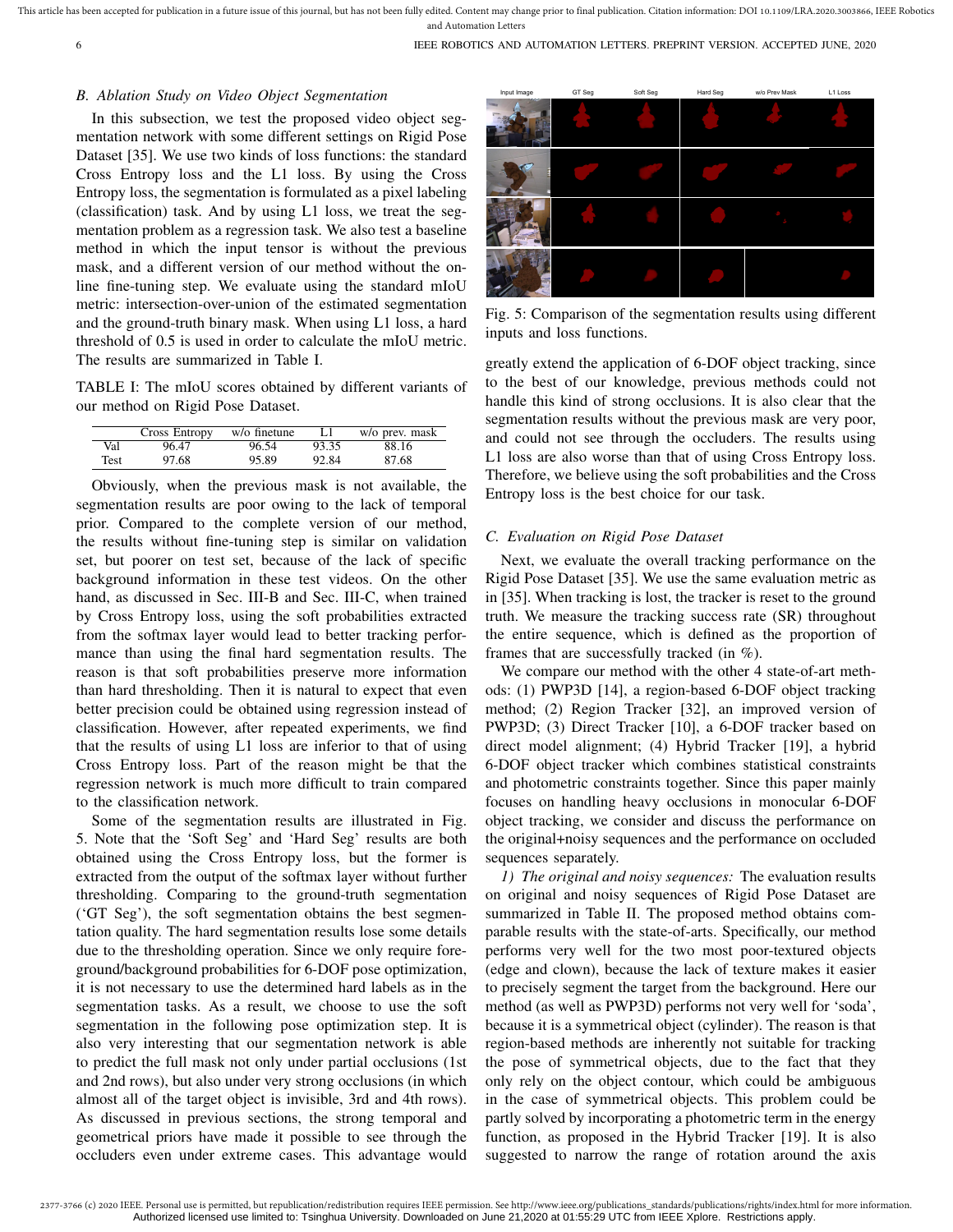TABLE II: Evaluation results on original and noisy sequences of Rigid Pose Dataset. (Tracking Success Rate in %, best scores are in bold.)

| Method             | soda |       | soup |                    | clown |       | candy |                    | cube |       | edge |           | average |
|--------------------|------|-------|------|--------------------|-------|-------|-------|--------------------|------|-------|------|-----------|---------|
|                    | orig | noisy | orig | no <sub>1</sub> sv | orig  | noisy | orig  | no <sub>1</sub> sv | orig | noisy | orig | noisy     |         |
| [14]               | 84.4 | 84.4  | 96.2 | 95.5               | 96.4  | 89.4  | 83.6  | 83.9               | 83.9 | 74.3  | 84.6 | 83.7<br>∍ | 86.7    |
| [32]               | 96.0 | 97.0  | 95.0 | 98.0               | 95.0  | 96.0  | 94.0  | 96.0               | 92.0 | 93.0  | 93.0 | 93.0      | 94.8    |
| $\lceil 10 \rceil$ | 94.0 | 89.8  | 96.1 | 95.9               | 98.0  | 94.9  | 94.2  | 90.8               | 98.0 | 96.2  | 94.  | 91.3      | 94.5    |
| [19]               | 96.4 | 95.2  | 98.3 | 98.0               | 98.3  | 96.9  | 94.7  | 94.5               | 97.1 | 96.1  | 96.1 | 95.7      | 96.5    |
| Ours               | 87.0 | 87.7  | 97.3 | 97.3               | 98.6  | 98.6  | 92.7  | 92.7               | 97.3 | 97.1  | 97.8 | 98.0      | 95.2    |

TABLE III: Evaluation results on occluded sequences of Rigid Pose Dataset. (Tracking Success Rate in %, best scores are in bold.)

| Method | soda | soup | clown | candy | cube | edge | average |
|--------|------|------|-------|-------|------|------|---------|
| [14]   | 44.0 | 44.0 | 43.8  | 39.2  | 37.8 | 38.9 | 41.3    |
| [32]   | 73.0 | 82.0 | 81.0  | 84.0  | 76.0 | 64.0 | 76.7    |
| [10]   | 76.3 | 86.7 | 84.1  | 80.9  | 80.6 | 68.1 | 79.5    |
| [19]   | 75.1 | 79.0 | 84.1  | 83.6  | 73.0 | 66.9 | 77.0    |
| Ours   | 75.8 | 88.9 | 89.6  | 87.9  | 92.3 | 95.6 | 88.4    |

of symmetry when generating training samples in order to deal with symmetrical objects [36], which might be an useful technique when constructing an end-to-end trainable pipeline.

*2) The occluded sequences:* We aim to see through the occluders and handle heavy occlusions in this paper, so more importantly, we want to evaluate the performance of our method on the occluded sequences. The results on the occluded sequences of Rigid Pose Dataset are demonstrated in Table III. The proposed method performs significantly better than the previous state-of-art methods, which proves the effectiveness of the proposed mutual guidance pipeline. Specifically, Our method obtains the best SR scores on 5 out of the 6 occluded videos (the only exception is the symmetrical 'soda' object) and improves the average SR score by 8.9%. In this paper, we have provided a possible solution for these extreme cases. When the occlusion is too strong, it is impossible to successfully track the object only based on the very small non-occluded region. Therefore, we propose to see through the occluder to interpret the extra underlying information behind it, with the help of the model-guided video object segmentation network. In our opinion, the improvement in these extreme cases could extend the application of 6-DOF tracking in more complex and difficult situations.

We also note that if hard segmentation results are used in the pose estimation step, the performance drops by a large margin. As shown in Table IV, the average SR scores when using hard segmentation decrease by more than 5% compared to using soft probabilities.

TABLE IV: Comparison of using soft segmentation and hard segmentation on Rigid Pose Dataset. (Tracking Success Rate in %, best scores are in bold.)

| Method            | original $+$ noisy | occluded |
|-------------------|--------------------|----------|
| Hard Segmentation | 90.1               | 82.5     |
| Soft Segmentation | 95.2               | 88.4     |

### *D. Evaluation on ACCV14 Dataset*

In order to show the performance of our method on real data, we conduct another set of experiments on the ACCV14 Dataset [38]. The ACCV14 Dataset is a real-world RGB-D dataset featuring heavy occlusions. Here we only use RGB

TABLE V: Evaluation results on ACCV14 Dataset. (Accuracy in %, best scores are in bold, second best scores are underlined. Ours-f: Our method without fine-tuning.)

| Method | Input   | Cat1  | Cat2 | Sam1 | Sam2 | Tool1 | Tool2 | average |
|--------|---------|-------|------|------|------|-------|-------|---------|
| [19]   | RGB     | 86.0  | 82.7 | 79.4 | 80.6 | 78.7  | 74.9  | 80.4    |
| [37]   | $RGB-D$ | 66.8  | 44.2 | 72.0 | 33.7 | 54.7  | 59.4  | 58.9    |
| [38]   | $RGB-D$ | 100.0 | 99.4 | 96.3 | 92.3 | 88.8  | 100.0 | 96.2    |
| Ours-f | RGB     | 89.5  | 87.2 | 91.0 | 88.5 | 81.8  | 89.1  | 87.9    |
| Ours   | RGB     | 93.5  | 91.3 | 93.3 | 90.5 | 85.1  | 92.9  | 91.1    |

images for evaluation. We measure accuracy as in [38] as the fraction of frames where the object pose was correctly tracked. We compare the performance of our method with the state-of-art RGB method [19] and two RGB-D methods [37], [38] in Table V. While using only monocular information, the proposed method achieves much better accuracy than [19] and [37]. However, our method is still not as accurate as [38], which shows the gap between monocular methods and RGB-D methods in dealing with real data. The results also demonstrate the effectiveness of our fine-tuning step, which contributes to the domain adaptation from synthetic training data to real video sequence.

#### *E. Discussions*

Although the proposed method achieves competitive or even superior performance compared to the state-of-art methods, it still has some limitations. Firstly, although our method obtains superior performance in handling occlusions, the results in the original and noisy sequences of Rigid Pose Dataset show that the performance of our method is only similar to those of the compared methods. The results on ACCV14 Dataset also show that our method is not as accurate as the method utilizing depth information. Part of the reason is that the encoder-decoder architecture in the segmentation network produces relatively low-resolution segmentation results (which are upsampled by 4 to meet the input resolution [25]). This is a common problem in learning-based methods, but we will try to further improve the precision in our future works. Secondly, for now, a specific segmentation model is trained for each object, which lacks generalization ability to work for new objects. Considering that the pose estimation stage is universal to all objects, it would be better if we could train a general segmentation model that is able to work for more than one object (e.g. for a category of objects, or even for universal objects).

#### V. CONCLUSION

In this paper, we have presented a robust 6-DOF object pose tracker by seeing through the occluders. The proposed tracker is able to handle very heavy occlusions in which previous methods would fail. The key is to form a mutual guidance loop of the video object segmentation stage and the